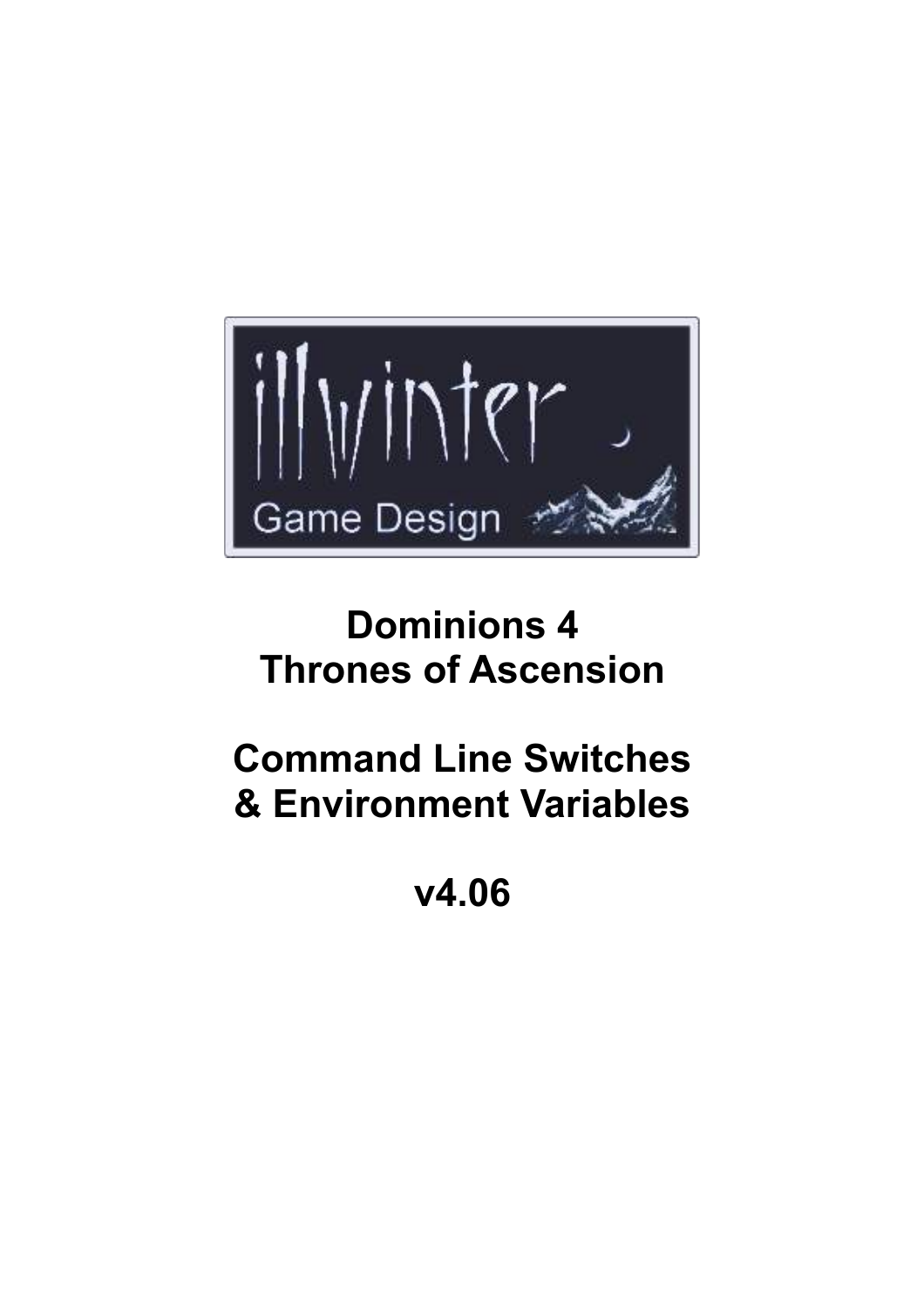# **Table of Contents**

| 3-1 What Are Command Line Switches?2 |  |
|--------------------------------------|--|
| 3-2 General Switches3                |  |
|                                      |  |

| 3-5 New Game Options5           |
|---------------------------------|
| 3-6 New Game Victory Condition5 |
|                                 |
|                                 |
|                                 |

## **Content** Esko Halttunen Johan Karlsson

Organization & Editing Esko Halttunen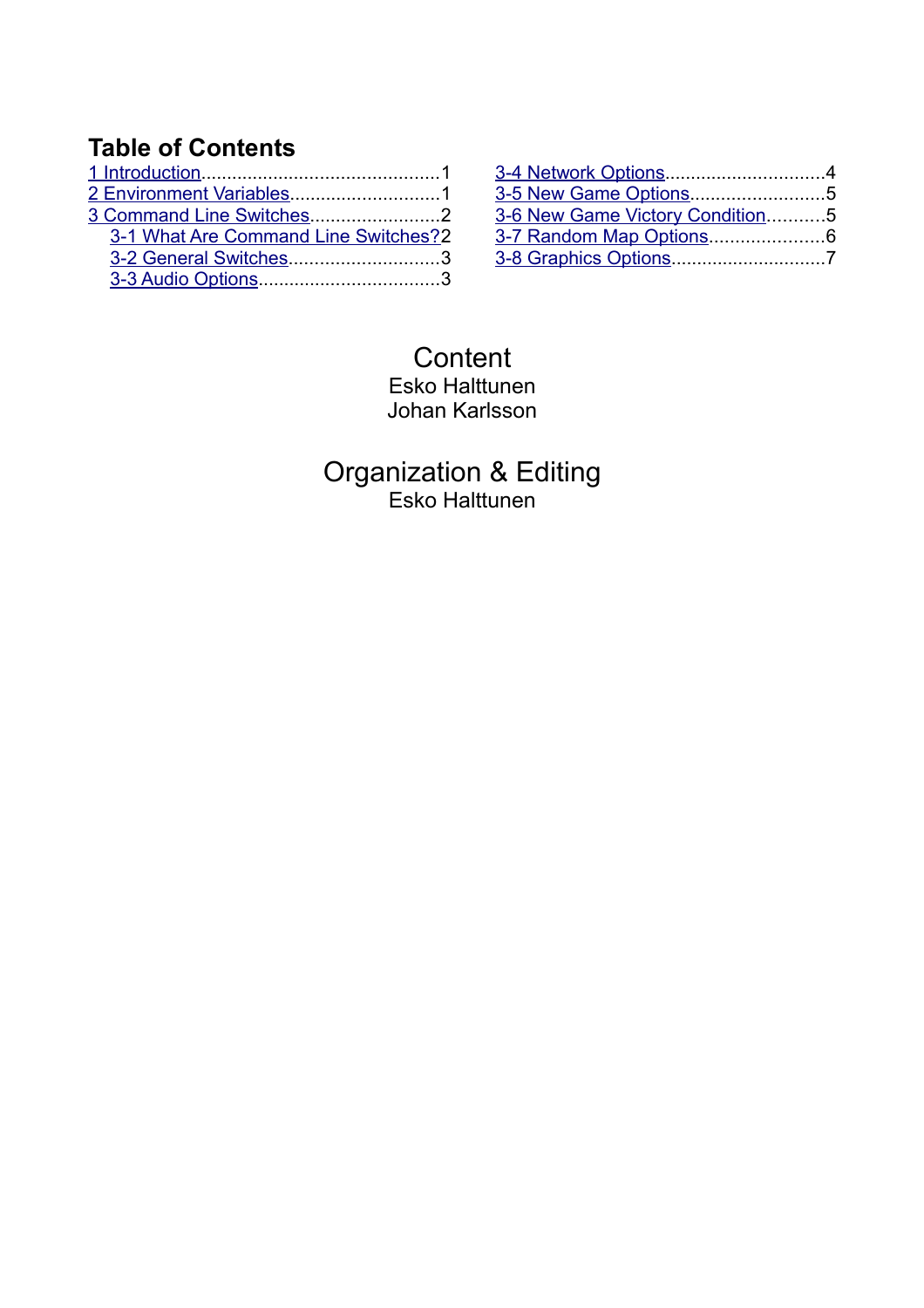# <span id="page-2-1"></span>**1 Introduction**

This document is a guide to environment variables and command line switches in Dominions 4 and how to use them effectively for easier management of your Dominions 4 installation and automating certain repetitive tasks.

# <span id="page-2-0"></span>**2 Environment Variables**

Environment variables are variables that contain a directory path and can be used for shorthand for long directory paths. They are used to ease configuration of software and data in modern operating systems.

Dominions 4 environment variables determine where saved games, maps, mods or other things are stored, for example. They can be changed if you do not like the default settings.

You do not need to change the environment variables for the game to work, however. Change them only if you need to do so and only if you know what you are doing. Changing environment variables without knowing what you are doing can result in the game crashing, stopping working altogether, files going missing or other problems.

Dominions 4 uses the following environment variables. The entries describe what the variables do and their default locations on Linux, Windows and Mac operating systems.

For Windows systems, only Windows Vista and newer are covered by this document. Windows XP is not, because it is no longer supported by the operating system vendor (Microsoft).

Environment variables are typically named with all capital letters (e.g. ENVVAR), but when they are used as a reference, they are placed between percent signs (e.g. %ENVVAR%). Typing that into the address row of a file manager window (e.g. Windows Explorer) will take you to the directory defined by the environment variable.

Dominions 4 environment variables are listed on this page.

#### **DOM4\_DATA**

Location of the Dominions 4 data files **Linux:** ./data **Windows:** \[Dominions4 installation dir]\data **Mac:** ../Resources/data

#### **DOM4\_CONF**

Configuration files will be saved here. **Linux:** ~/dominions4 **Windows:** %APPDATA%\Dominions4\ **Mac:** ~/dominions4

Note that in Windows, %APPDATA% is also an environment variable. It is located in C:\Users\ [username]\AppData\Roaming\ by default and the Dominions 4 user data folder is placed here. %APPDATA% is a hidden folder, so the easiest way to find your Dominions files is to go to the *Game Tools* menu and use the *Open User Data Directory* option.

#### **DOM4\_MAPS**

Location of map files installed with the game. **Default (all):** %DOM4\_DATA%/maps

Note that if you see duplicate entries of maps, it is because you have the same map both here and in %DOM4\_LOCALMAPS% (if you made an edited version) and the game reads them from two different places.

#### **DOM4\_SAVE**

Save files will be put here. **Default (all):** %DOM4\_CONF%/savedgames

#### **DOM4\_LOCALMAPS**

Location of user installed maps **Default (all):** %DOM4\_CONF%/maps

This is where the map editor and random map generator save maps, for example.

#### **DOM4\_MODS**

Location of user installed mods **Default (all):** %DOM4\_CONF%/mods

This is where you should put any mod files you use.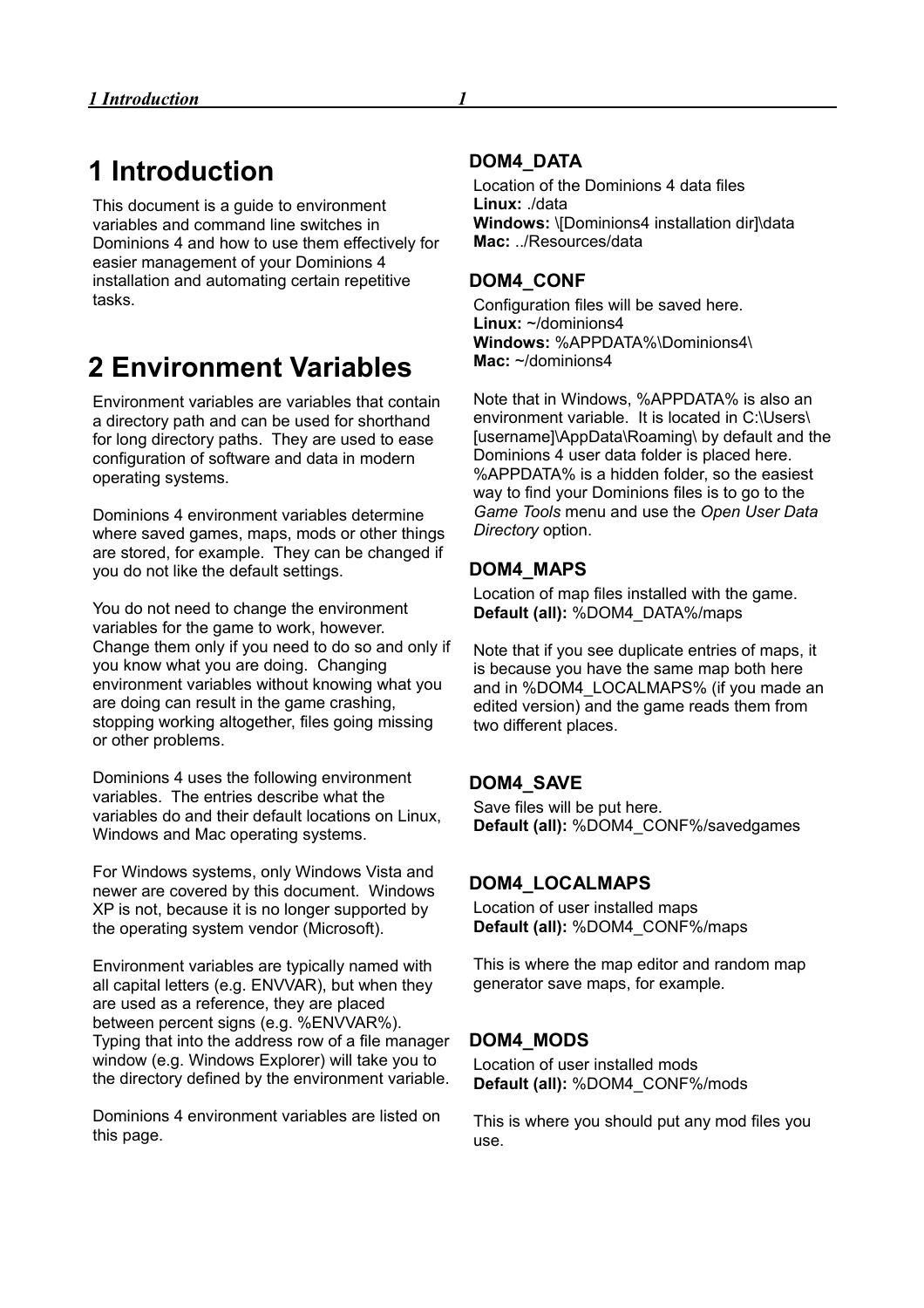# <span id="page-3-1"></span>**3 Command Line Switches**

### <span id="page-3-0"></span>*3-1 What Are Command Line Switches?*

For the benefit of those who are not familiar with the term, a short introduction to command line switches in order. The explanation here is rough and ready and intended to convey the gist of the concept at the expense of minutely detailed technical accuracy.

Command line switches are arguments that can be added when starting a program from a command line interface (CLI). CLI is text only and commands are typed. There is no graphical user interface (GUI) involved. Typical examples of CLI are *Terminal* on Linux or Mac and *Command Prompt* in Windows.

When programs are started from icons in a GUI environment, what happens is that a command is passed to a CLI, which then executes it. For example, starting Dominions 4 from the desktop icon in Windows instructs the operating system to start the program dominions4.exe from the Dominions 4 installation directory. The properties of the shortcut are *[Dominions 4 install directory]\dominions4.exe*.

Command line switches can be used to extend that basic command so that additional functions are done automatically. For example, it is possible to make a copy the shortcut and modify it by adding the -d switch to the end of the line to make Dominions 4 start in debug mode. Then the user has the option to start the game in normal mode (original shortcut) or debug mode (new shortcut) without going to the trouble of starting a CLI and typing everything every time.

Command line switches can be used to build scripts for various things, such as running Dominions 4 servers, creating big batches of random maps, automatically starting games with certain parameters etc etc. Regular users mostly do not need most of them.

Command line switches are also useful for creating external programs that then do something else, such as a graphical user interface for the built in random map generator to facilitate easier creation of customized random maps without constant text editing between map generation.

Command line switches are used according to the following formula:

#### **dom4 [option(s)] [gamename]**

Single letter switches preceded only by a single dash can be freely combined without needing to put each and every one of them separately, but the longer switches preceded by two dashes must be entered separately.

#### **Examples:**

#### **dominions4 -wm**

Run Dominions 4 in a window and without music.

#### **dominions4 -d --winedgescroll --opacity 50**

Run Dominions 4 in debug mode (level 1 debug) with edge scrolling always enabled and GUI opacity set to 50%.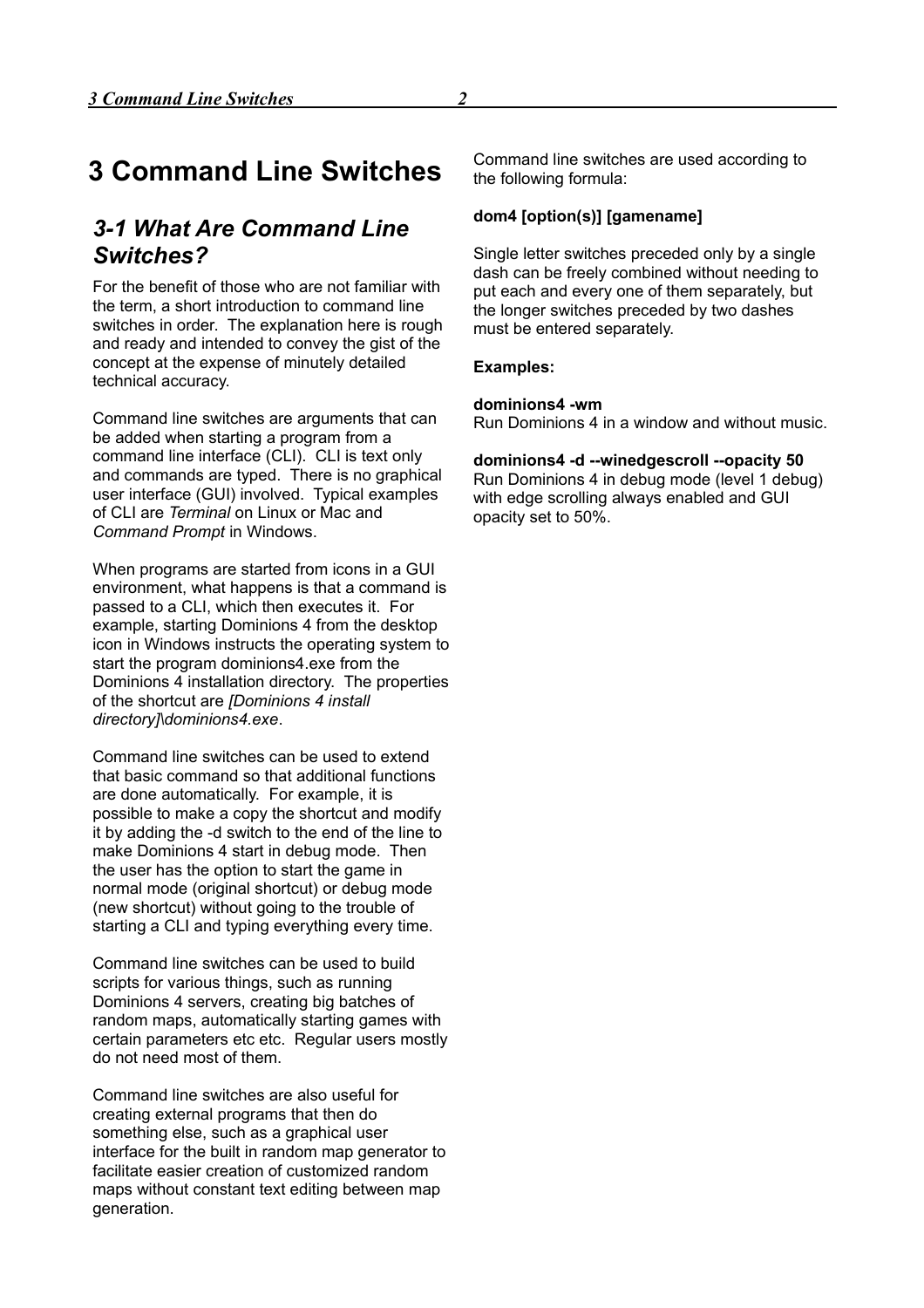<span id="page-4-1"></span>**-v | -version** Print version number and exit.

#### **-h | -help**

Prints list of all command line switches (except this) to stdout.txt (in the Dom4 dir) and exits.

#### **-d**

Increase debug level. This causes the game to create a debug log file in the Dom4 installation directory. More d adds more detail to the log.

**-g | --host** Generate new turn and exit.

**--verify** Verify all 2h-files and exit (creates .chk files)

**--statfile** Create a player info file after each turn (stats.txt).

**--scoredump** Create a score file after each turn (scores.html).

**--finalhost** Generate new turn, send out final score message and exit.

**-c | --nocredits** Disables the end credits.

**--noedgescroll** Disables edge scrolling.

**--edgescroll** Enables edge scrolling in fullscreen mode.

**--winedgescroll** Enables edge scrolling always.

**--askifplayed** Will ask if you want to redo turn if possible.

**--noshowscouts** Do not show allied scouts on map.

**--autoorder** Put new mages on research by default.

#### **--multiai X**

Create up to X processes for AI computations (0=off). This switch only works on Linux and Mac. It cannot be used in Windows.

# <span id="page-4-0"></span>*3-3 Audio Options*

**-s | --nosound** No sound effects or music

**-m | --nomusic** No music

**--musicvol X** Set music volume, 0-100 (default 100)

**--fxvol X** Set sound effect volume, 0-100 (default 100)

**--clickvol X** Set mouse click volume, 0-100 (default 25)

#### **--noturnsound** Don't play a sound when a new turn arrives (network only)

**--defsound** Use default sound device

**--directsound** Use direct sound (Windows)

**--waveout** Use waveout for sound (Windows)

**--jack** Route sound through JACK sound server (Linux)

**--pulseaudio** Route sound through pulse audio (Linux)

**--arts** Route sound through aRts (Linux)

**--alsa** Use direct alsa sound output (Linux)

**--oss** Use direct oss sound output (Linux)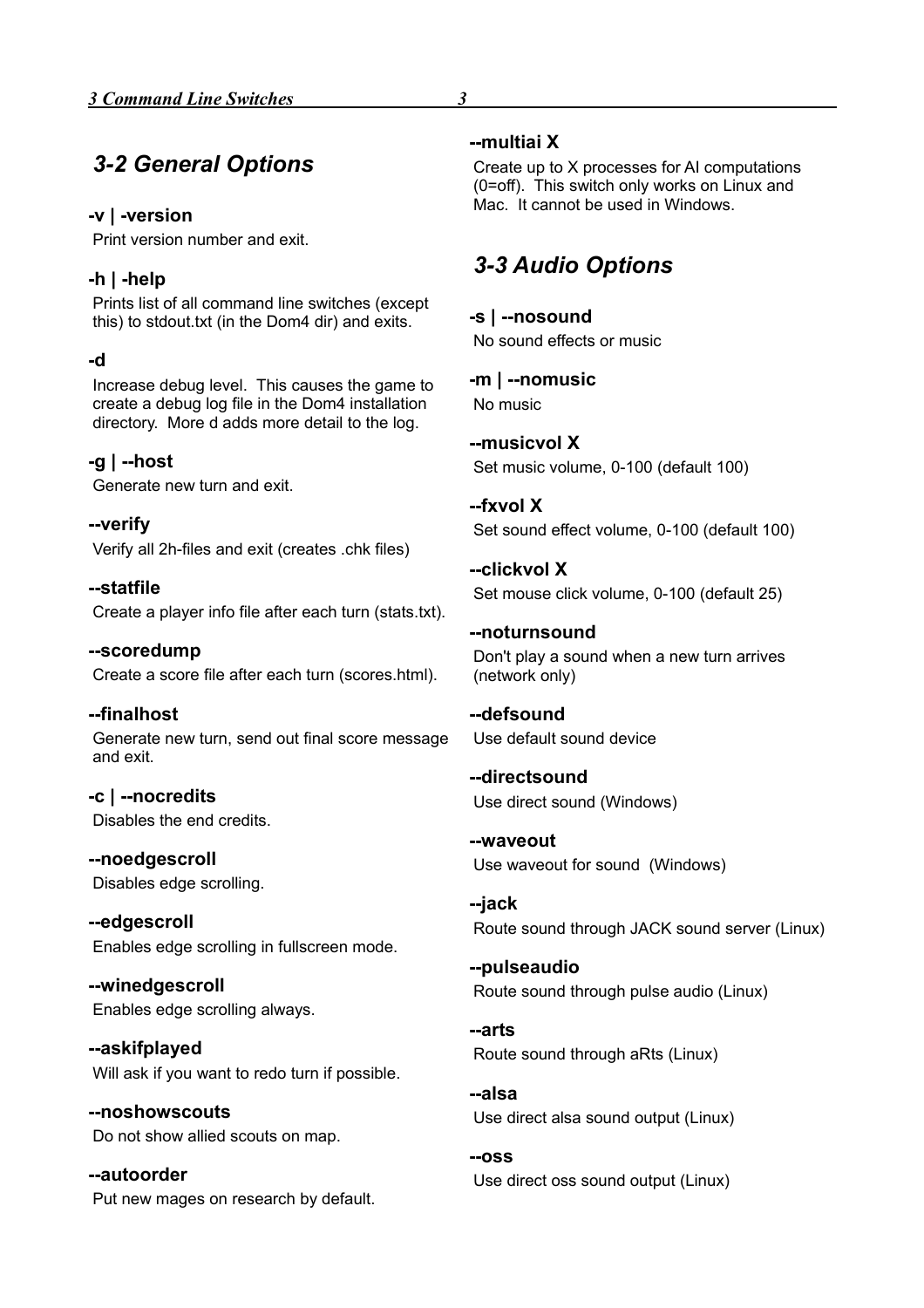# <span id="page-5-0"></span>*3-4 Network Options*

**-C | --tcpclient** Connect to a Dominions multiplayer server.

**-S | --tcpserver** Start a Dominions multiplayer server.

#### **--tcpquery**

Query Dominions server about game status and exit.

**--ipadr XXX** Use this IP-adr when connecting to server.

**--port X** Use this port nbr.

#### **--preexec CMD**

Execute this command before each turn generation. These commands are not Dominions commands, but operating system commands, such as making backup of turn files to a different directory etc.

#### **--postexec CMD**

Execute this command after each turn generation. These commands are not Dominions commands, but operating system commands, such as making backup of turn files to a different directory etc.

**-t | --hosttime X Y** Host on day  $X$  (0=sunday) hour  $Y$  (0-23).

**--minutes X**

Set host interval in minutes.

**--hours X** Set host interval in hours.

**--pauseday X** Stop timer on this day (0=sunday).

**--noquickhost** Don't host just because all turns are done.

#### **-n | --nonationsel**

No nation selection when resuming a network game.

**-o | --onserver** I'm playing on the server, don't ask.

**--noclientstart** Clients cannot start the game during the *Choose Participants* phase.

**--uploadtime X** Game is created after this many minutes.

**--uploadmaxp X** Game is created if this many players join.

**--closed <nation nbr>** Nation closed. Nation numbers 5-199.

**--easyai <nation nbr>** Nation controlled by Easy AI.

**--normai <nation nbr>** Nation controlled by Normal AI.

**--diffai <nation nbr>** Nation controlled by Difficult AI.

**--mightyai <nation nbr>** Nation controlled by Mighty AI.

--masterai <nation nbr> Nation controlled by Master AI.

--impai <nation nbr> Nation controlled by Impossible AI.

#### **--team <nation nbr> <team nbr> <type>**

Assigns nation to a team and sets its type (1=pretender, 2=disciple).

**--statuspage XX**

Create a html status page that shows who needs to play their turn.

#### **--nodownlmods**

Don't download mods from game server automatically.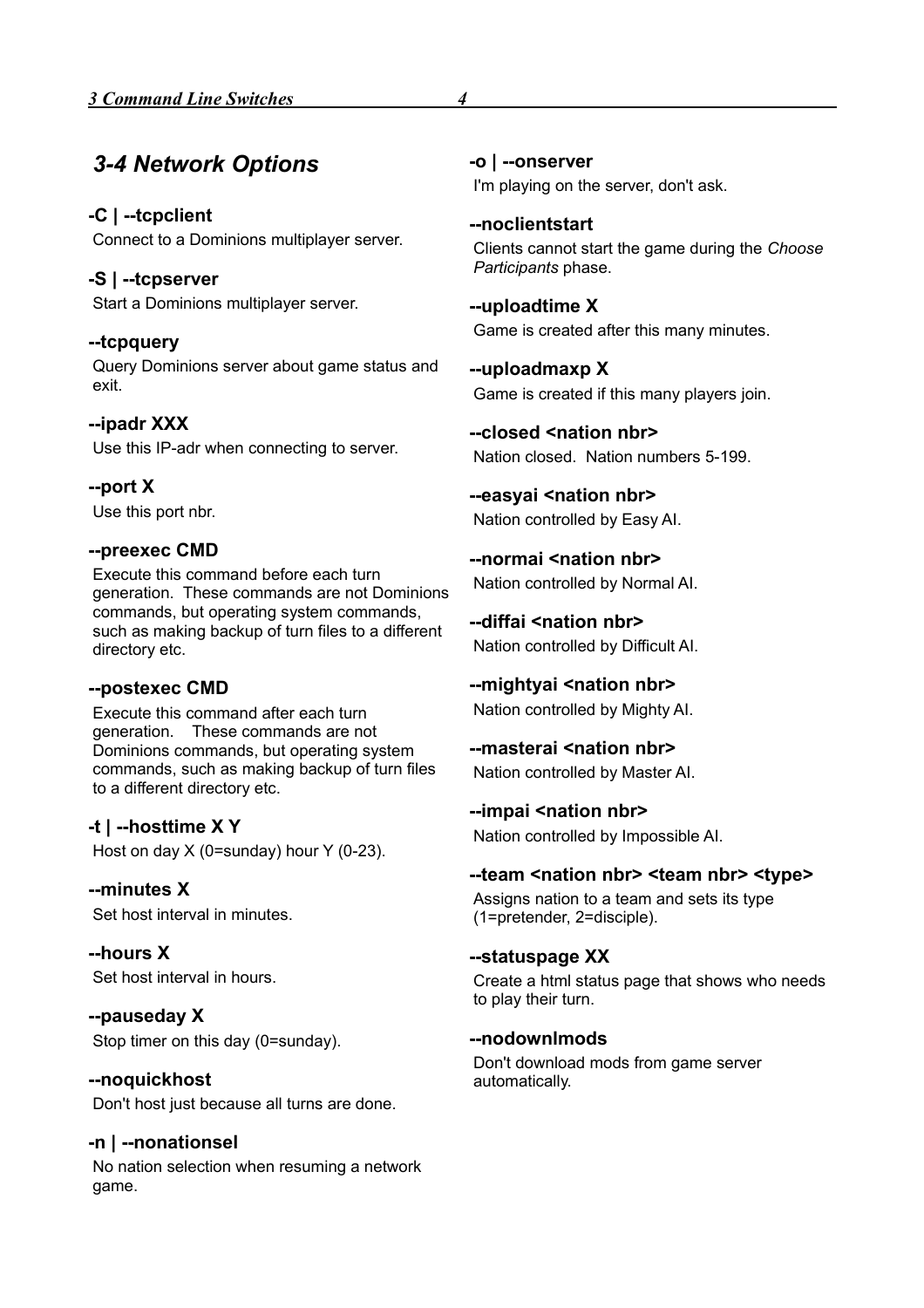### <span id="page-6-1"></span>*3-5 New Game Options*

**--mapfile XXX** Filename of map. E.g. eye.map. Uses this map.

**--randmap X** Make and use a random map with X provinces per player (10,15,20).

**--research X** Research difficulty -1 to 3 (default 1).

**--hofsize X** Size of Hall of Fame 5-15 (default 10).

**--indepstr X** Strength of Independents 0-9 (default 5).

**--magicsites X** Magic site frequency 0-75 (default 40).

**--eventrarity X** Random event rarity (1-2), 1=common 2=rare.

**--richness X** Money multiple 50-300 (default 100).

**--resources X** Resource multiple 50-300 (default 100).

**--supplies X** Supply multiple 50-300 (default 100).

**--masterpass XX** Master password. E.g. masterblaster

**--startprov X** Number of starting provinces (1-9).

**--renaming** Enable commander renaming.

**--scoregraphs** Enable score graphs during play.

**--nonationinfo** No info at all on other nations.

**--nocheatdet** Turns off cheat detection.

#### **--era X**

New game created in this era (1-3).

**--nomods** Disable all mods.

**-M | --enablemod XXX** Enable the mod with filename XXX.

**--noartrest** Players can create more than one artifact per turn.

**--teamgame** Disciple game, multiple players on same team.

**--clustered** Clustered start positions for team game.

**--storyevents** Enable story events.

**--newgame** Create a new game and exit (for scripted game creation).

### <span id="page-6-0"></span>*3-6 New Game Victory Condition*

**--conqall** Win by eliminating all opponents only.

**--thrones X Y Z** Number of thrones of level 1, 2 and 3.

**--requiredap X** Ascension points required for victory (default total-1).

**--totalvp X** Victory points available in the world 0-25

**--capitalvp** One extra victory per capital

**--requiredvp X** Victory points required for victory (default total/2)

**--summervp** Victory points are accumulated each summer.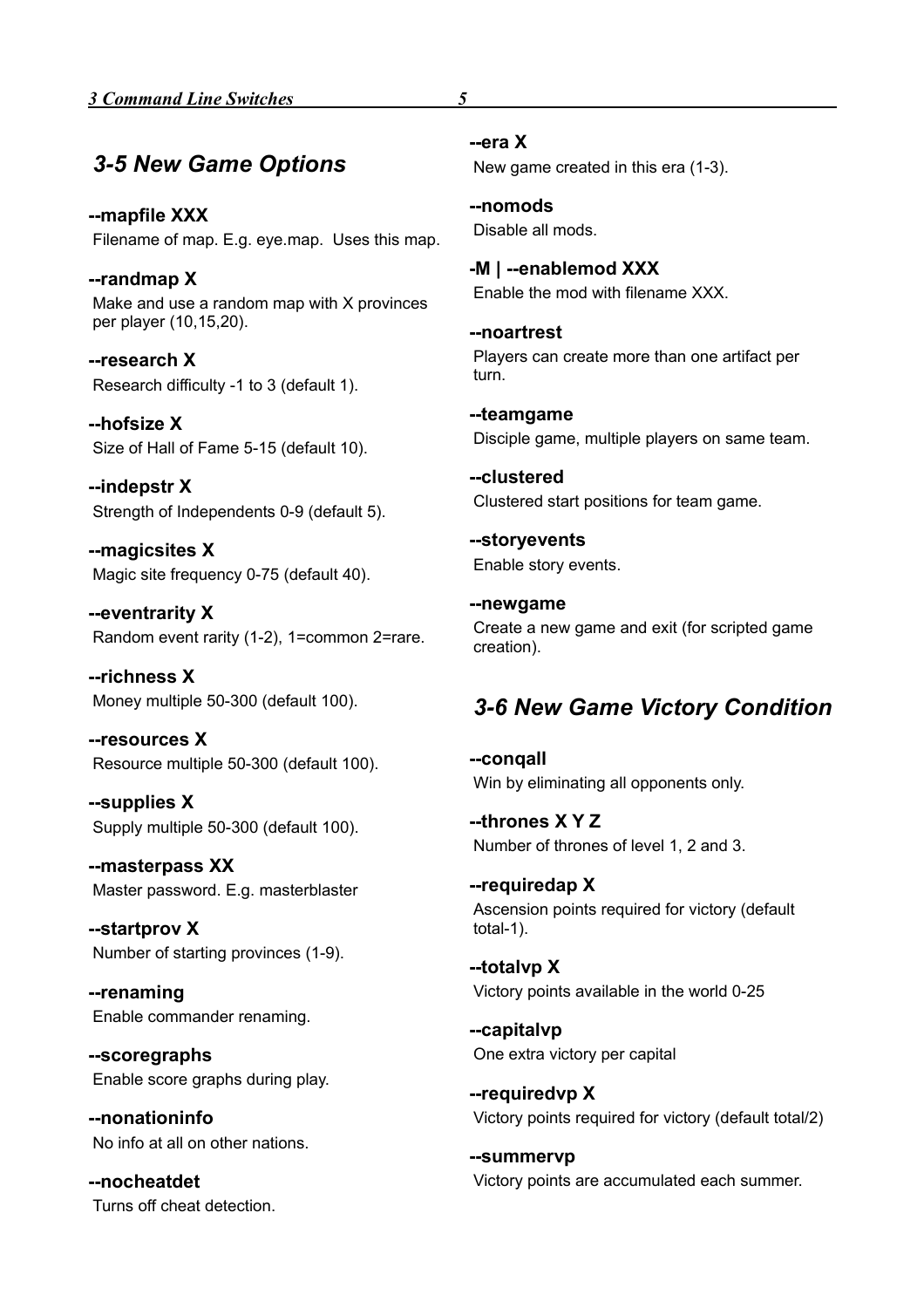### <span id="page-7-0"></span>*3-7 Random Map Options*

**--makemap XXX** Generate a random map with filename XXX and exit.

**--riverpart X** 0-1000, 0=no rivers (default 50)

--seapart <percent> Percent of map that is below water level (default 30)

**--mountpart <percent>** Percent of map that is mountains (default 20)

**--forestpart <percent>** Percent of lands that are forests (default 20)

**--farmpart <percent>** Percent of lands that are farm lands (default 15)

--wastepart <percent> Percent of lands that are wastes (default 10)

**--swamppart <percent>** Percent of lands that are swamps (default 10)

**--cavepart <percent>** Percent of lands that are caves (default 3)

**--mapaa** Enable antialiasing for random maps

--mapsize <width> <height> Set width and height of random map (default 1600 1200)

**--mapprov X** Set number of provinces (default 150)

#### **--passmount**

Don't use impassable mountains on random maps. By default mountain ranges on random maps are impassable unless there is a mountain pass border. When this option is used, mountains become provinces of their own and use the terrain type mountain. By default almost all mountain provinces are border mountains.

**--mapgcol <R> <G> <B> <alpha>** Ground color 0-255 (default 170 146 116 255).

**--mapscol <R> <G> <B> <alpha>** Sea color 0-255 (default 54 54 130 255).

**--mapdscol <R> <G> <B> <alpha>** Deep Sea color 0-255 (default depending on mapscol).

**--mapccol <R> <G> <B> <alpha>** Coast color 0-255 (default depending on mapscol).

**--mapbcol <R> <G> <B> <alpha>** Ground border color 0-255.

**--mapsbcol <R> <G> <B> <alpha>** Sea border color 0-255.

**--mapnoise X** Ground color noise 0-255 (default 15).

**--borderwidth X** Border width 0-500 (default 100). If you wish to modify a map and assign your own provinces and borders, set this value to 0 and edit the map.

**--hills X** Number of Hills/Craters (default 150)

**--rugedness X** Rugedness 0-100 (default 30)

**--seasize X** Sea size, 100=normal land size (default 400)

**--mapnospr** Don't draw any sprites on the map

**--vwrap** Make map wrap north/south

**--nohwrap**

Prevent map from wrapping east/west

**--mapbunch X**

When making a bunch, make this many maps (default 12)

**--quiet**

Don't print information during map generation.